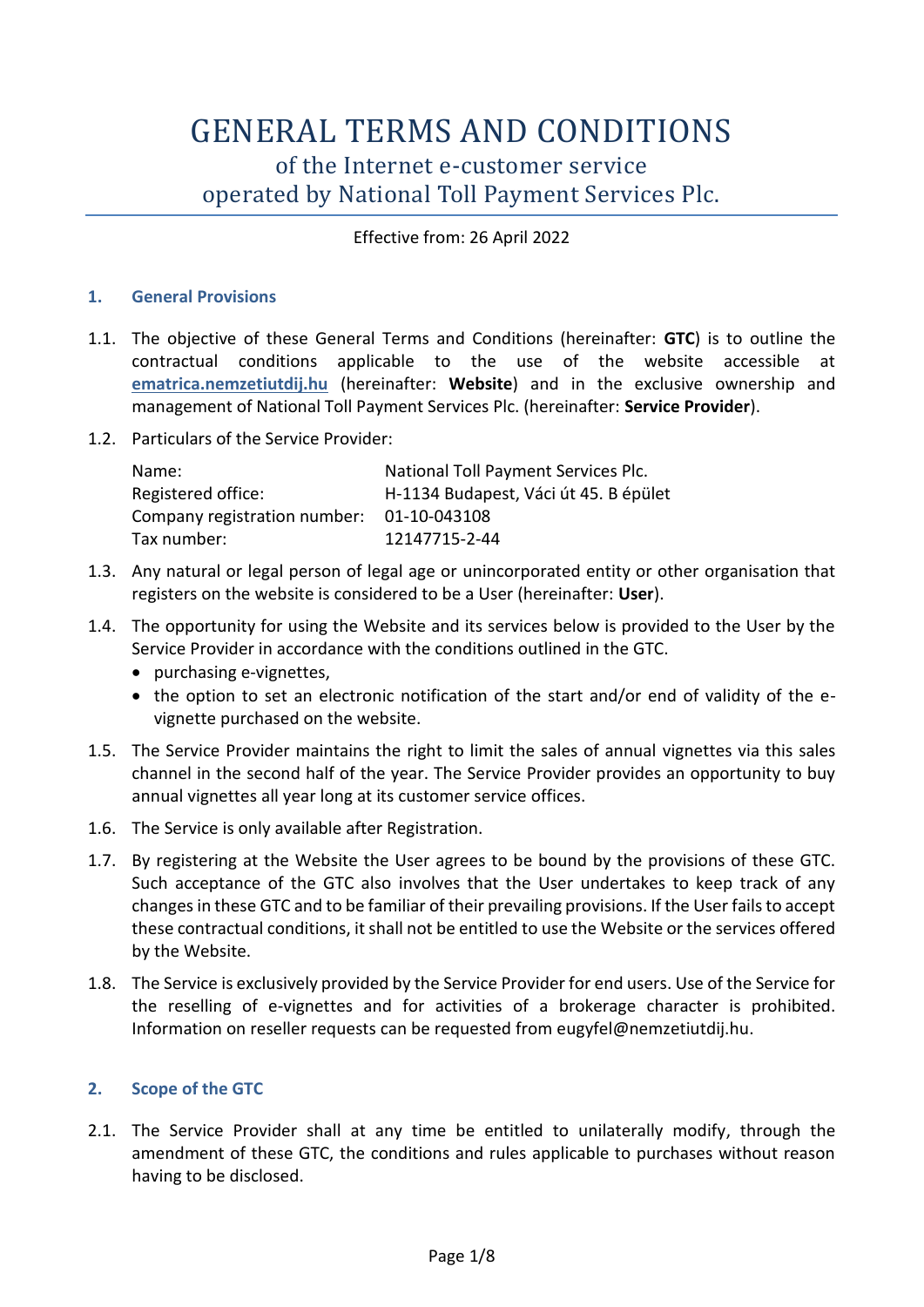- 2.2. If the GTC is modified, the Service Provider shall oblige the User upon its next login to declare that it accepts the amended GTC. An opportunity shall be provided for reading the new GTC before their acceptance.
- 2.3. The Service Provider shall also regard the User as having been notified, if such notification was unsuccessful owing to the e-mail address provided upon registration having in the meantime been modified or deleted. Any disadvantage and damage resulting from the above circumstances shall be the exclusive responsibility of the User.
- 2.4. In the course of using the Website, the User may initiate the deletion of its registration under the "Modification of registration" menu item. The User acknowledges that it shall not be able to access from the Website its past data stored in relation to the Service after such deletion.
- 2.5. The Service Provider may prohibit use of the Website by the User and may delete its registration, if the User hinders or endangers the proper operation of the service, thus especially, if the activity or e-mail of the User:
	- is infected by a virus or displays an attachment or appendix containing a malicious code, or a link to a website containing such code;
	- if an executable attachment is attached, which executes activities contrary to the interests of the addressee(s) or the Service Provider, irrespective of whether such activity occurs in spite of the bona fide conduct or without the awareness of the addressee;
	- if its contents are derogatory to society or its values or to human dignity. Such instances include content and references that are abusive, misleading, aggressive, threatening or of a sexual nature and that instigate illegal acts or arouse religious or political differences;
	- if a successful or unsuccessful attempt is made at the unauthorized obtaining or sending of data or the unauthorized access to other computer systems using the service provided;
	- if a successful or unsuccessful attempt is made at the unauthorized inspection or obtaining of data and information that are non-public or qualify as business secrets and are stored on the computers of the service provider or of users or are used in the course of using the electronic service;
	- if a successful or unsuccessful attempt is made at the unauthorized use of computers, electronic systems and resources (e.g. proxy, e-mail servers, printers, network gateways and other connected hardware) in the ownership of others;
	- If this results in a successful or unsuccessful attempt at the unauthorized modification of information and data stored on the server of the Service Provider.
- 2.6. The Service Provider shall be entitled to restrict the right of the User or to ban the User from the use of its systems, if the User uses the services provided by the website for commercial or brokerage purposes. Under no circumstances does the Service Provider authorize the reselling of the e-vignettes purchased through the website.

# **3. Technical conditions, availability**

- 3.1. The Service Provider provides the services of the Website to the User through an Internet browser.
- 3.2. The User side hardware and software environment and an Internet connection shall be made available at the exclusive responsibility and expense of the User.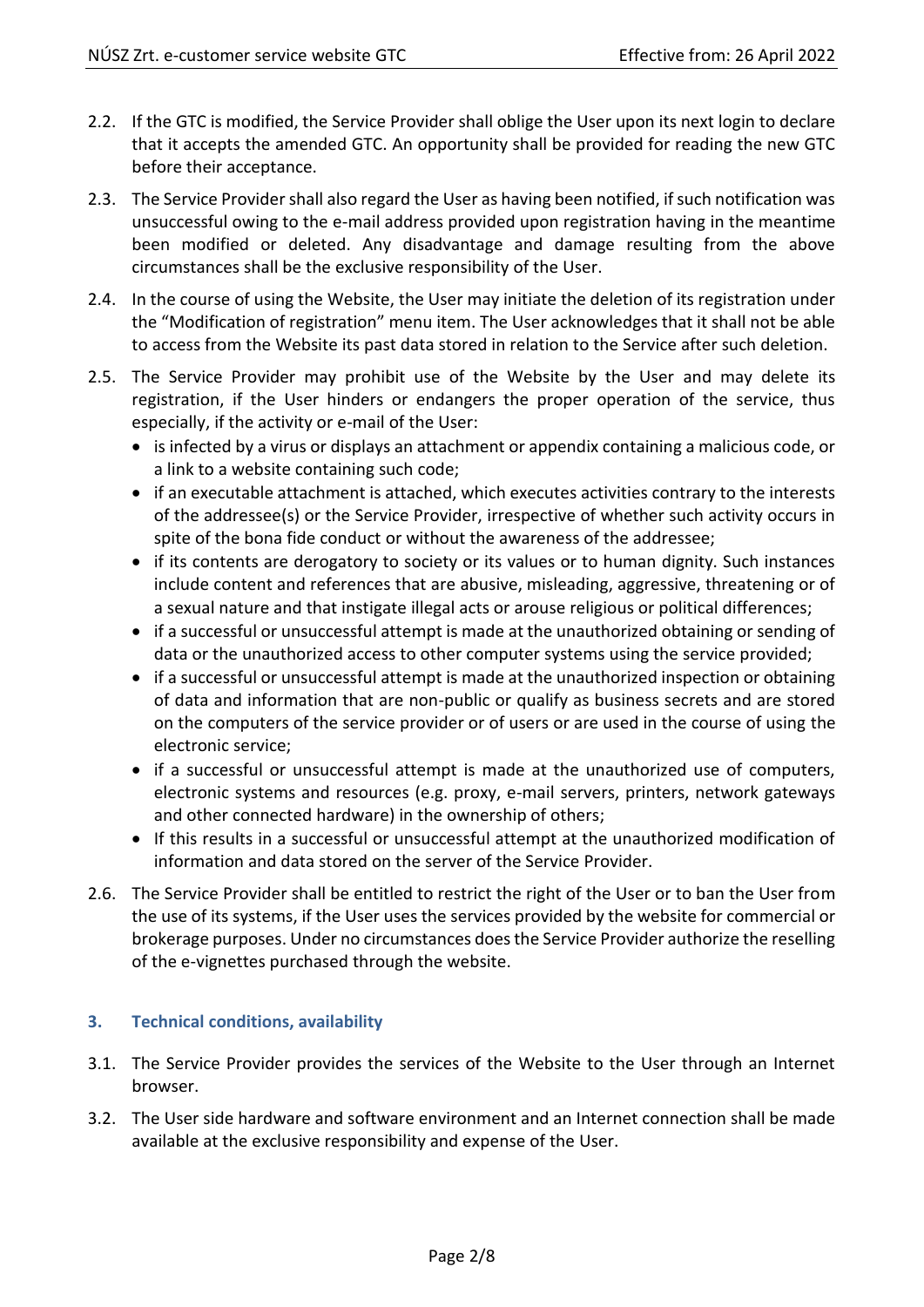- 3.3. Upon its launch, the system was tested by the Service Provider on the Internet Explorer, Firefox, Opera and Chrome browsers, which resulted in faultless operation. This does not exclude the possibility of faultless operation with different browsers. The Service Provider undertakes no responsibility for any features of the Website not functioning or not functioning properly in any browser.
- 3.4. Purchasing through the Website shall be effected based on the assumption that the purchaser or User is aware of and accepts the opportunities and limitations of the Internet. The User or purchaser acknowledges that it itself shall be responsible for assessing the potential risks associated with browsing and purchasing and for ensuring the safe use of its computer and the protection of the data stored thereon. The Service Provider shall not be liable for any damage resulting from force majeur events or from events outside of its control, including, but not limited to:
	- use or malfunctioning of the website,
	- data modification by any party,
	- damage resulting from a delay in the forwarding of information,
	- damage caused by viruses,
	- damage resulting from faults of the software or hardware or the online network or from other technical fault,
	- damage resulting from faults of the connection or of the system.
- 3.5. The Service Provider shall ensure that the services provided by the website are available to an annual extent of 99.50%. The calculation of availability shall not include periods during which the suspension or unavailability of the service is the result of:
	- events listed under section [11](#page-6-0) (Force Majeur),
	- maintenance announced in advance by the Service Provider,
	- reasons independent from the Service Provider and outside of its control (issues with power supply, criminal offences, willful damage, extreme weather conditions, accidents, fire, inland water, floods or sabotage).
- 3.6. The Service Provider notifies about the planned maintenance works on the main page of the portal (ematrica.nemzetiutdij.hu) before the date of the planned maintenance. The duration of planned maintenance shall not exceed 24 hours per instance.

## **4. Registration**

- 4.1. Use of the services of the Website related to the purchasing of e-vignettes is subject to prior registration.
- 4.2. In the course of registration the User shall be obliged to specify:
	- its actual existing e-mail address, which will also act as its login ID and notification e-mail,
	- its password necessary for login.
- 4.3. The User may, at its sole discretion, provide other data, automatically offered by certain Website functions as default data, such as:
	- name and address data for the "buyer" section of the invoice
	- vehicle registration number, which is beneficial if the User intends to regularly effect purchases with respect to the same registration number,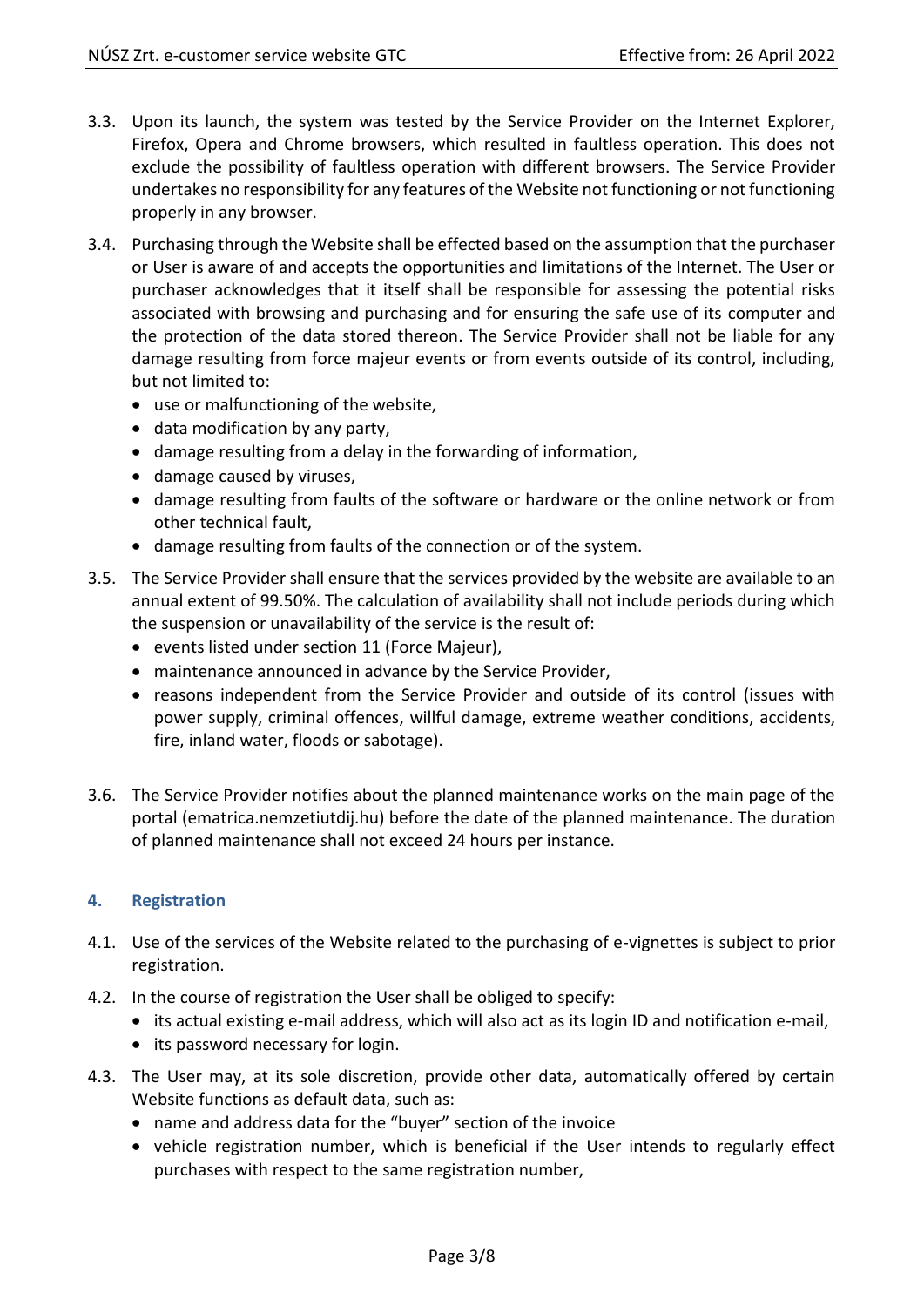- 4.4. Successful registration shall be subject to the User ticking the "I accept the General Terms and Conditions" checkbox. The GTC is also available to be read or downloaded at the link below the check box.
- 4.5. After the completion of the necessary data, an e-mail with the subject "confirmation of registration" shall be sent by the Service Provider to the specified address of the User. The User can validate the authenticity of the e-mail address specified and thus complete the registration process by clicking on the link included in the letter received. Following this, the User is entitled to use the services of the website.
- 4.6. The User undertakes to handle the password provided in the course of registration confidentially and shall use its best efforts to prevent the unauthorized use thereof. If the password of the User comes into the possession of any unauthorized persons, the User shall be responsible for all resulting damage.
- 4.7. The User shall be obliged to administer any changes in its data on the "Modification of registration" sheet prior to its next purchase. Any damage resulting from failing to comply with this obligation shall be borne by the User.

## **5. Rules on concluding contracts by electronic means, preliminary notification**

With reference to the provisions contained in Sections 6:82–6:85 of Act V of 2013 on the Civil Code (hereinafter: Civil Code), the Service Provider shall provide the following information to the Users of the services available at **ematrica.nemzetiutdij.hu**.

- 5.1. Description of the technical steps required to conclude the contract by electronic means
	- 5.1.1.The User can initiate the purchase of the e-vignette by clicking on the icon representing the specific vehicle category (indicating seating capacity and the maximum authorised total mass).
	- 5.1.2.After selecting the validity period, the start of validity, the country code, the license plate number and the number of the e-vignettes, the User can verify all the data of the evignette by clicking on the "Next" button.
	- 5.1.3.After verification, the User can add the e-vignette to the virtual shopping cart by clicking on the "Next" button. The data provided by the User in connection with the e-vignette will be displayed again on this interface, together with the total amount to be paid. By ticking a checkbox, the User can select the method of issuing the invoice and receive information about the online card payment options (section 7). The User must confirm the order by ticking a checkbox on the interface. Below the confirmation section of the interface, the Service Provider informs the User that the first day of the validity of the e-vignettes, except for pre-purchases, lasts until midnight on the day of the purchase. The User can submit the order by clicking on the "Sending order" button.
	- 5.1.4.After submitting the order, the User can access the payment interface, where information is provided about the terms of online payment. Here the User can click on the "Online payment" button to proceed and start the payment process.
	- 5.1.5.The User is then redirected to the "SimplePay" card payment interface operated by OTP Mobil Szolgáltató Kft., where after entering the billing and card data, the purchase of the e-vignette can be completed by clicking on the "Pay" button.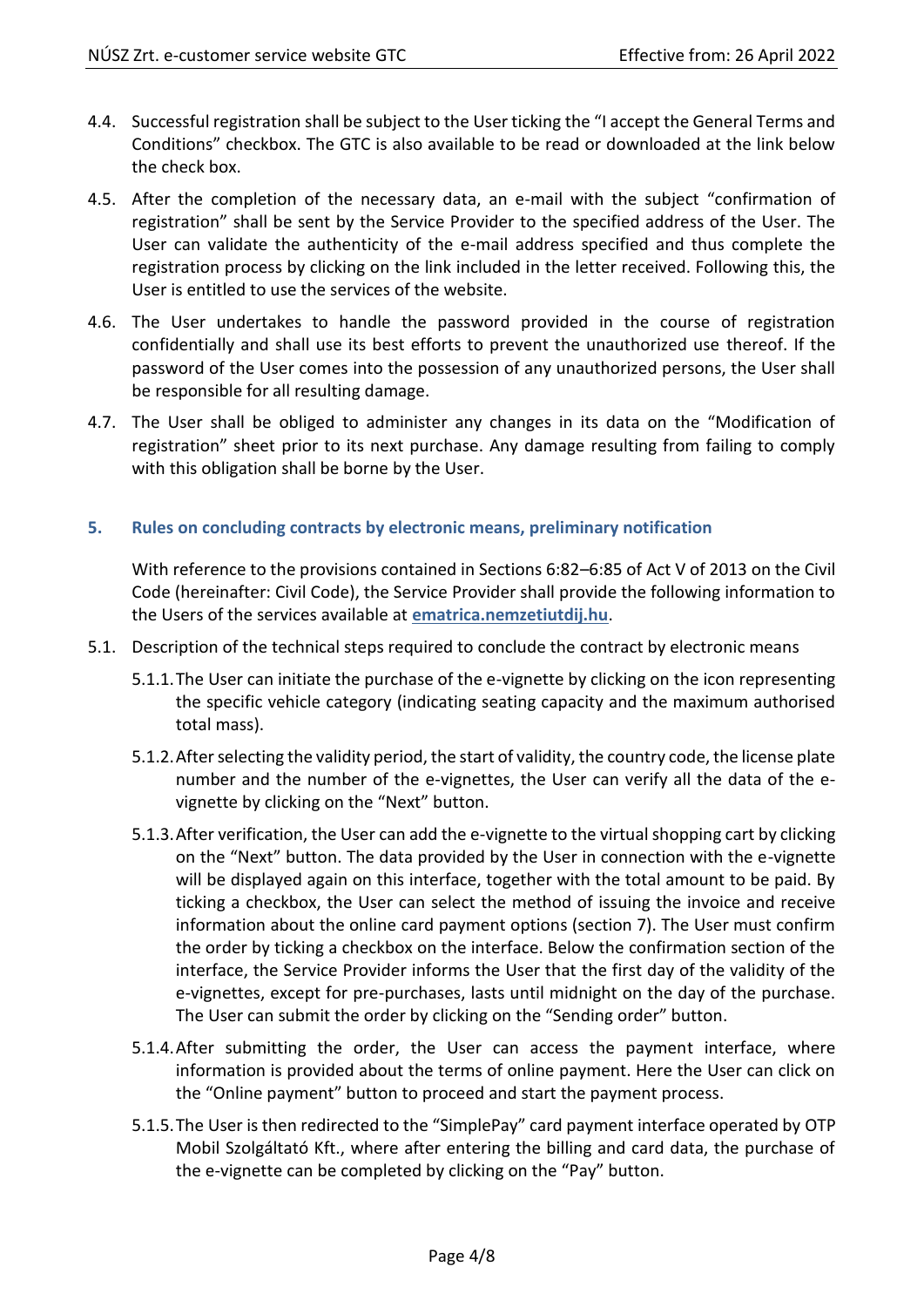- 5.1.6.In case of a successful online payment, the User can save the purchased e-vignette in PDF format, which the Service Provider also sends to the e-mail address provided during registration.
- 5.1.7.The User can correct data entry errors at any time by clicking on the "Pay" button on the "SimplePay" interface. The User can go back to the "Shopping cart" and delete the evignettes from the cart by clicking on the specific recycle bin icon, or change the quantity.
- 5.2. The written form of the contract
	- 5.2.1.The contract concluded via the **ematrica.nemzetiutdij.hu** website does not constitute a written contract. The Service Provider does not file the contract, so it cannot be accessed or viewed later. From a legal perspective, orders placed on the website constitute a declaration of implicit behaviour.
- 5.3. Language of the administration and contract

5.3.1.The language of any notification, administration and contracting is Hungarian.

5.4. Preliminary information on the Code of Conduct

5.4.1.The Service Provider has not subjected itself to the provisions of any code of conduct.

- 5.5. Data entry errors
	- 5.5.1.The User can correct data entry errors ("misclicks") at any stage of the order process and at any time until the payment is made at **ematrica.nemzetiutdij.hu**. For more details, see Section 5.1.7 of the General Terms and Conditions.

## **6. Data Processing**

- 6.1. The Service Provider shall handle the personal data made available by the User with the special care outlined in applicable legal provisions.
- 6.2. The data management ID no. of the Service Provider is **40099**, which was registered by the Hungarian National Authority for Data Protection and Freedom of Information on 23 February 2012 under the title of "operation of e-customer service and website".
- 6.3. The Service Provider is entitled to store the personal data provided by the User in accordance with the provisions of Act CVIII of 2001 on certain aspects of electronic commerce services and information society services, the GDPR (REGULATION (EU) 2016/679 OF THE EUROPEAN PARLIAMENT AND OF THE COUNCIL OF 27 April 2016 on the protection of natural persons with regard to the processing of personal data and on the free movement of such data, and repealing Directive 95/46/EC (General Data Protection Regulation)), and Act CXII of 2011 on the right of informational self-determination and on freedom of information (Info Act).
- 6.4. The Service Provider declares that  $-$  with the exception of the provisions of section [6.6](#page-5-0)  $-$  it shall not disclose the data of the User to third parties and shall not use the same for purposes other than those outlined in these GTC. This section shall not be applicable to data necessary for the enforcement of claims and for statutory data provision outlined in applicable legal provisions (e.g. authority and court requests).
- 6.5. Payment with bank cards is facilitated by the Service Provider based on the contract concluded with OTP Mobil Szolgáltató Kft., through the website of OTP Mobil Szolgáltató Kft. using the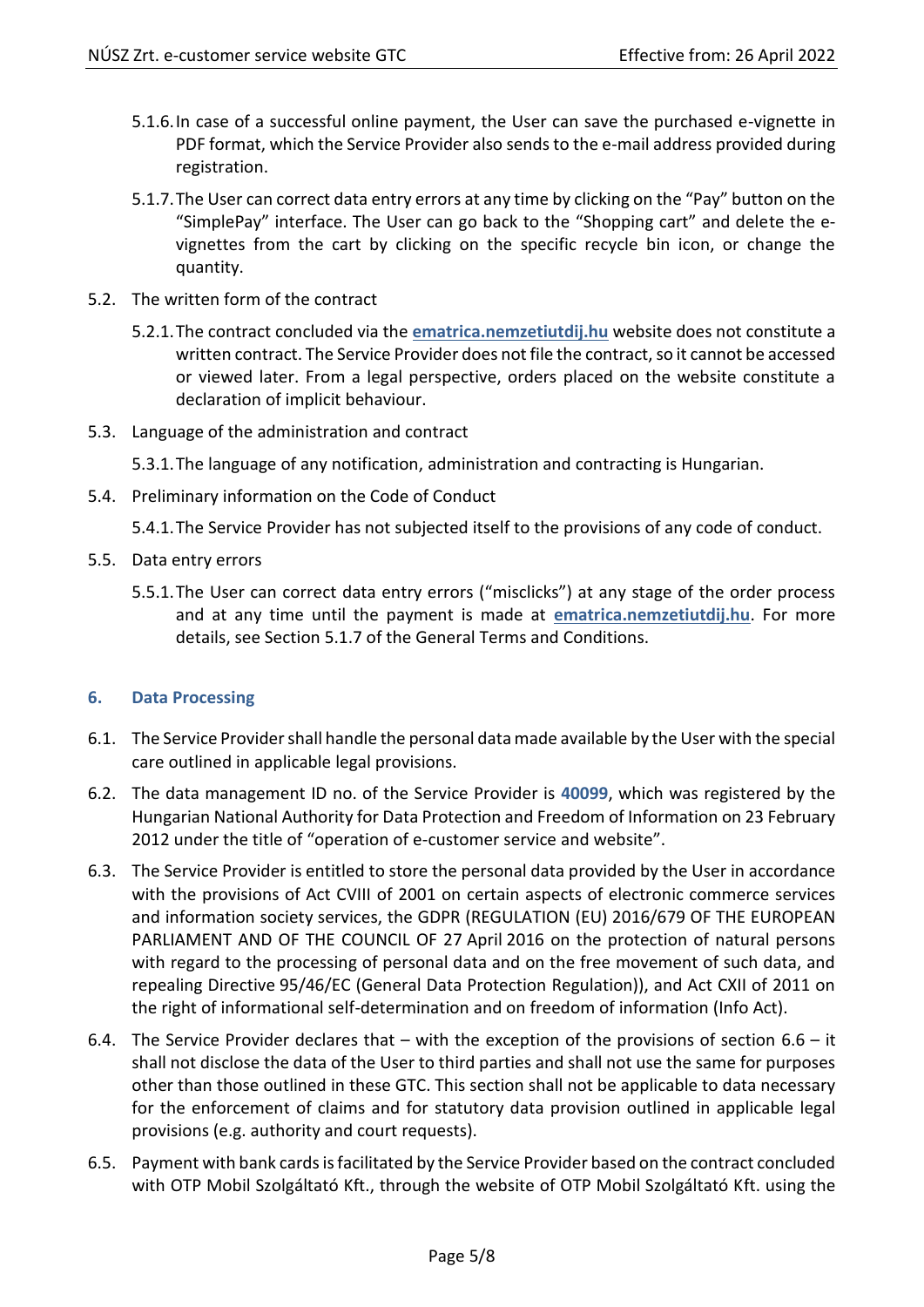"SimplePay" online card payment interface. The Service Provider shall not request, take receipt of or store any data related to the bank card of the User, which shall instead be managed by OTP Mobil Szolgáltató Kft. on its own website.

- <span id="page-5-0"></span>6.6. Pursuant to the contract concluded between the Service Provider and OTP Mobil Szolgáltató Kft. concerning bank card acceptance, the Service Provider is obliged to cooperate with OTP Mobil Szolgáltató Kft. for the purpose of investigating card use on the part of the User classified as fraudulent abuse by the issuing bank, the receiving bank or the international card company, as part of which the Service Provider is obliged to hand over to OTP Mobil Szolgáltató Kft. the data necessary for the success of such investigation and available to the Service Provider with respect to the User and/or purchases concerned.
- 6.7. The website contains options for redirection to other websites through respective links. By using these, the User is taken to websites operated by other service providers where the handling of personal data is outside the Service Provider's control and thus he assumes no responsibility. Furthermore, the Service Provider shall not, in any way, be responsible for the information and data published at linked websites not supervised or operated by the Service Provider.

# **7. Terms of payment**

- 7.1. The service provider offers the following payment method for the User:
	- on-line bank card payment for all Users, in accordance with the terms outlined in section [7.2.](#page-5-1)
- <span id="page-5-1"></span>7.2. Payment with bank card
	- 7.2.1.Payment with bank cards is facilitated by the Service Provider based on the contract concluded with OTP Mobil Szolgáltató Kft., through the website of OTP Mobil Szolgáltató Kft.
	- 7.2.2.Bank cards accepted:
		- Visa Classic (embossed),
		- MasterCard (embossed),
		- from amongst Visa Electron (unembossed) cards exclusively the ones for which Internet use has been authorized by the issuing bank,
		- From amongst Maestro (unembossed) cards exclusively the ones for which Internet use has been authorized by the issuing bank,
	- 7.2.3.On the website of OTP Mobil Szolgáltató Kft., Users have to specify the below data recorded on the card:
		- name of bank that has issued the card
		- name of card holder
		- card number
		- confirmation code
		- card expiry date
	- 7.2.4. The Service Provider employs two-factor customer authentication/3D Secure function for bank card purchases made on the Service Provider's website (ematrica.nemzetiutdij.hu) to increase customer security and to prevent any potential bank card abuse.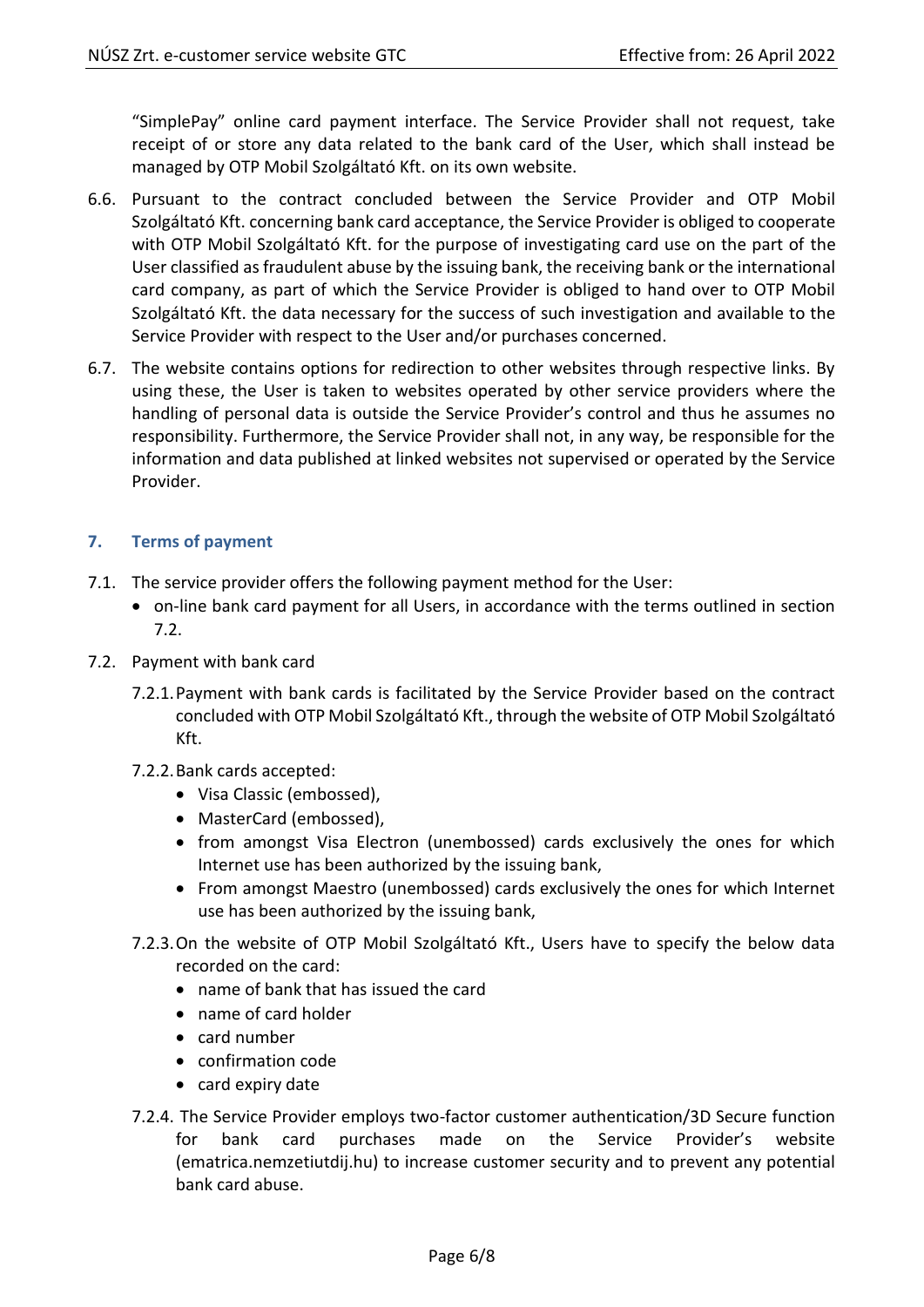In addition to the details specified in section 7.2.3, customers can use this confirmation code (sent to the phone number registered with the card issuing bank for the respective bank card) to confirm and execute the financial operation initiated on the Service Provider's online platforms and complete the electronic payment.

7.2.5.In case of bank card payments, the earliest possible time of validity of the e-vignettes shall be the time of the bank card payment.

#### **8. Governing law**

- 8.1. The Parties agree that regarding issues concerning their legal relationship they shall act in accordance with the legal system of the Republic of Hungary, to which they submit exclusively.
- 8.2. Any questions not regulated by these GTC shall be governed by the agreement concluded between the Parties and the applicable laws and regulations of Hungary, with special regard to the relevant provisions of the Civil Code.
- 8.3. The Parties shall submit themselves to the exclusive competence of the Central District Court of Buda, depending on its jurisdiction.
- 8.4. The Parties affirm that the provisions of these GTC shall exclusively be applicable to the contractual relationship entered into based on these GTC, thus no practices agreed upon by the parties in their previous business relations shall become part of the contractual relationship established based on the GTC. Furthermore, no practice widely recognized and frequently applied in the given business by the subjects of similar contracts shall either become part of the contractual relationship established based on the GTC.

#### **9. Provisions on copyright**

The website and all content displayed thereat form the intellectual property of National Toll Payment Services Zrt. and any part of such content may only be used based on the prior written consent of the Service Provider.

#### **10. Replacement**

Pursuant to the contract of the Service Provider or to legal provisions, another legal entity may replace the Service Provider in these GTC and/or enter this contract in lieu of the Service Provider as a legal successor, or as a result of assignment or contract transfer, of which the Service Provider shall notify the User electronically within reasonable time. Having become aware of and having acknowledged the GTC, the User consents to the transferring of the contract to another legal entity.

#### <span id="page-6-0"></span>**11. Force majeure**

It shall not constitute a breach if any of the Parties is not able to perform its obligations set out in this agreement for any reason beyond the control of and insurmountable to the Parties (force majeure). Such circumstances include without limitation any act of war, riot, sabotage, any attack